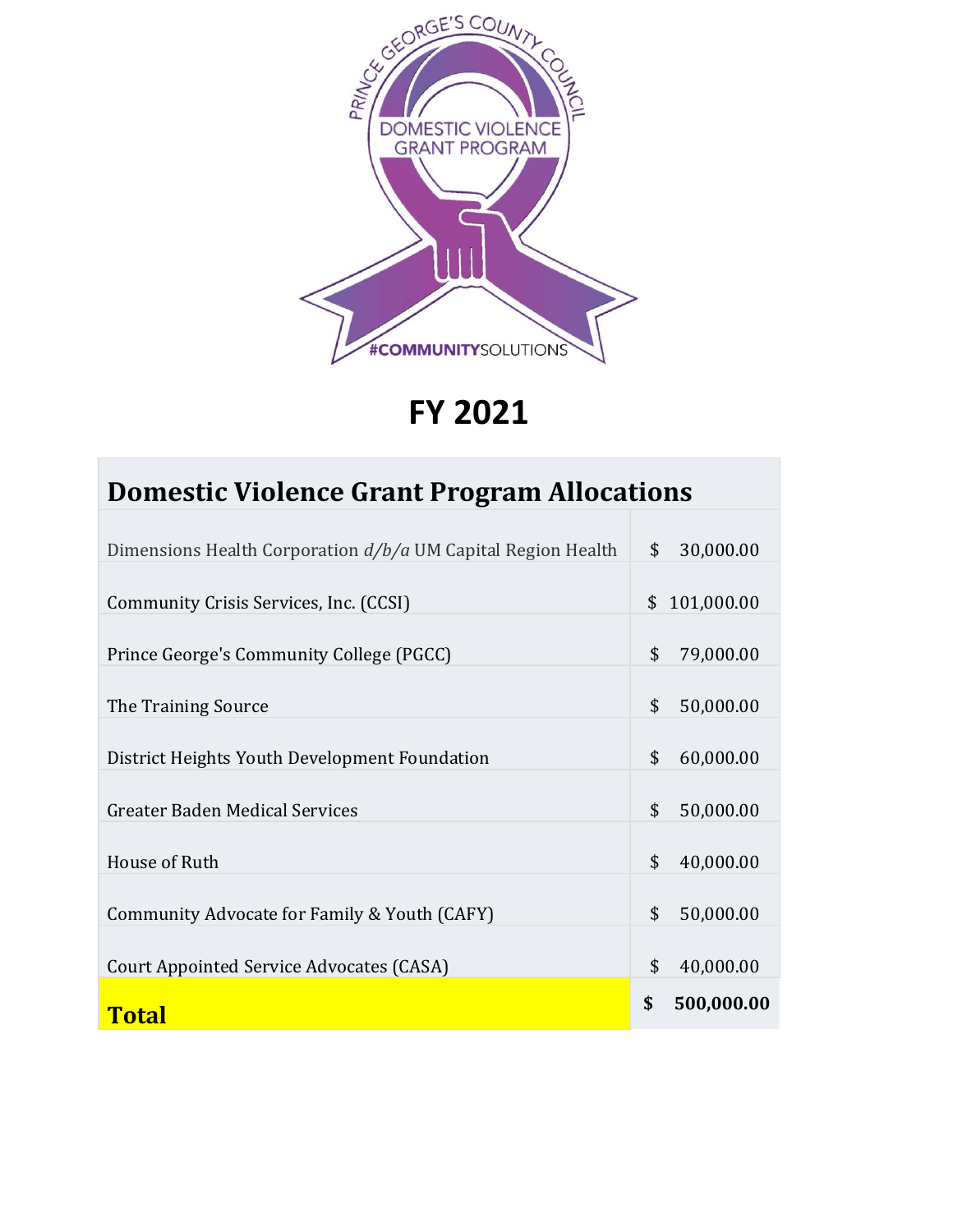# **FY 2021 Award Descriptions**

# HOUSING AMOUNT

### **[Dimensions Health Corporation d/b/a/ UM Capital Region Health](https://www.mdcsl-dpscs.org/search/?id=170804)**

Funding will support the Domestic Violence and Sexual Assault Center of The University of Maryland Capital Region Health *DV/SAC Prevention and Training Program*, which provides technical assistance, professional training, and prevention education in three main focus areas. These include: law enforcement personnel; college/university faculty, staff, and students; and participants in the Maryland Department of Housing and Community Development New Future Bridge Subsidy Housing Program.

### **[Community Crisis Services, Inc.](http://www.communitycrisis.org/)**

Funding to support *Safe Passages Shelter*, which has moved to Community Crisis Services, Inc. (CCSI) with the acquisition of Family Crisis Center of Prince George's County by CCSI. The Safe Passages Shelter provides emergency housing for individuals and families escaping domestic violence. **\$101,000**<br>emergency housing for individuals and families escaping domestic violence.

# WORKFORCE DEVELOPMENT

### **[Prince George's Community College \(PGCC\)](https://www.pgcc.edu/programs-courses/workforce-development-and-continuing-education/)**

Purple Skies at PGCC is a scholarship program for survivors and their children. The program will provide scholarships for accelerated continuing education courses that culminate with digital badges and/or industry certifications. The college offers participants an opportunity to register for a course or a mini Pathway. Mini pathways are typically comprised of a cluster of at least 3 courses that provide stackable credentials, such as Certified Nursing Assistants (CAN), Helpdesk Technician or Heating, Ventilation and Air Conditioning (HVAC) technicians.

### **[The Training Source](https://thetrainingsource.org/)**

The Training Source was established to help unemployed and underemployed adults gain the competence and confidence to successfully transition to the workplace. Today their mission is to provide education, training and services that promote positive economic mobility. They will provide opportunities for job training, career development services and job placement.

# COUNSELING/MENTAL HEALTH SERVICES

### **[District Heights Youth Development Foundation](http://www.youthdevelopment.foundation/)**

Funding will support the "District Heights Domestic Violence Prevention and Counseling Program" and expand an existing program. The Youth Development Foundation will provide licensed professional counseling services for 40 clients, ages 2-19, and their families through the collaboration with the District Heights YSB. Licensed counselors will be utilized to facilitate individual, group and family counseling sessions utilizing the treatment modalities of Biofeedback, Trauma-Focused CBT and Theraplay to achieve set goals.

*\$30,000*

*\$79,000*

*\$50,000*

*\$60,000*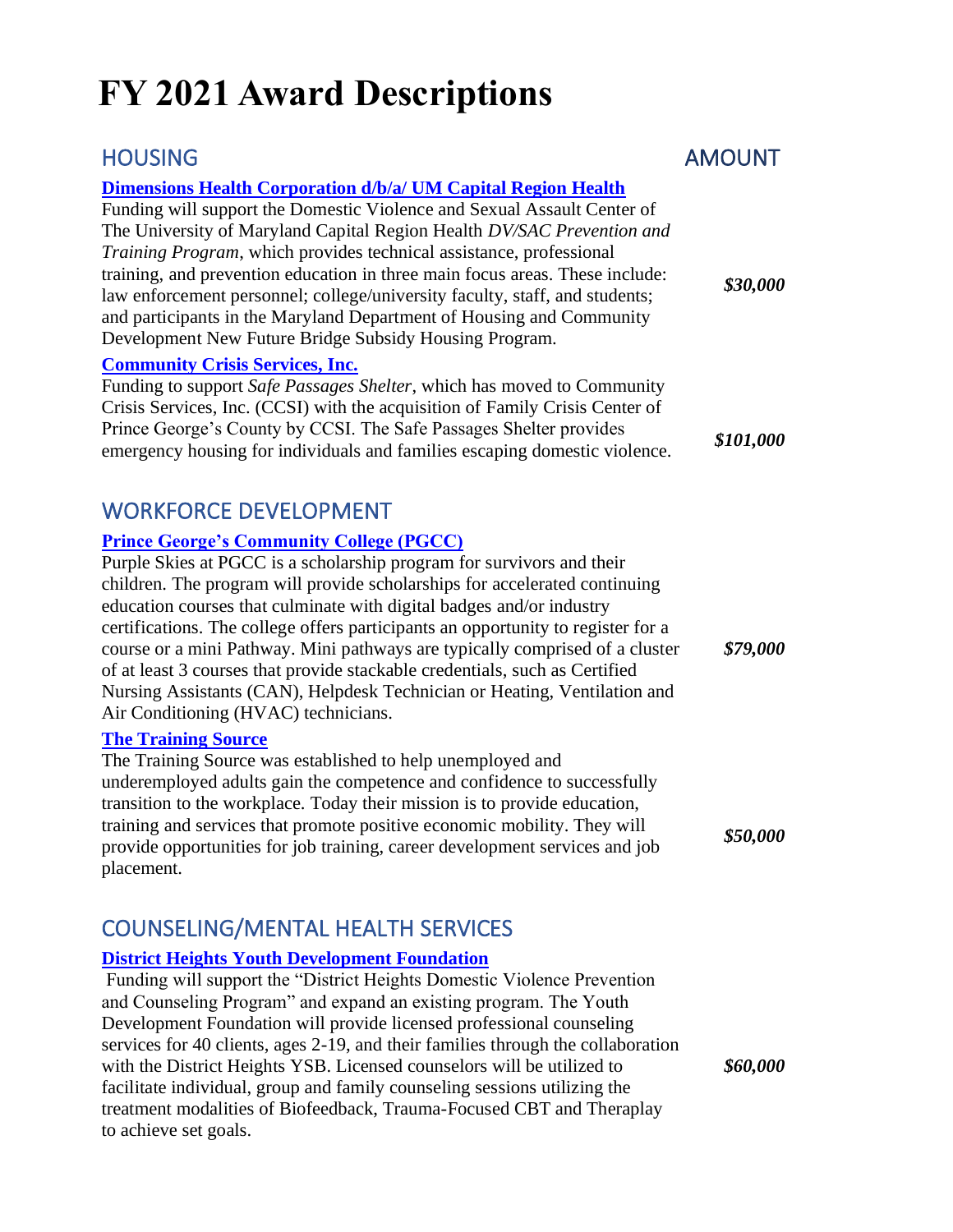#### **[Greater Baden Medical Services](http://www.gbms.org/)**

Funding will support the "Greater Baden Integrated Behavioral Health and Counseling Program (IBHCP). The IBHCP proposes to make 240 sessions of behavioral health counseling available to domestic violence litigants over the one-year project period. Grant funding for the DVGP will provide partial salary support for the multi-disciplinary Greater Baden IBHCP provider team, consisting of (1) a Psychiatric Nurse Practitioner, (2) a Licensed Clinical Social Worker and (3) a Licensed Clinical Professional Counselor.

#### **[House of Ruth](http://www.hruth.org/)**

Funding will support the "Counseling Services for Victims of Intimate Partner Violence" Program that will provide counseling services to 200 adult IPV victims and 60 child victims of IPV. It will primarily support the effort of HRM counselors, with \$5,000 reserved for client assistance. HRM's Brentwood location is primarily focused on providing counseling services which include danger assessment, IPV education, safety planning, and access to a Community Advocate for service coordination. Website: [www.hruth.org](http://www.hruth.org/)

## ADVOCACY/LEGAL

### **[Community Advocates for Family & Youth, Inc. \(CAFY\)](http://www.cafyonline.org/)**

Funding will support CAFY's Embrace, Educate, Empower Program: DV Survivors, a hybrid advocacy/legal program that aims to maximize the benefits of providing legal services to domestic violence survivors and takes the opportunity to resolve any of their workforce development needs. By collaborating with Community Legal Services (CLS) on this program, CAFY is able to expand their capacity to help more victims and expand legal services offerings beyond protective orders.

#### **[Court Appointed Special Advocates \(CASA\)](https://pgcasa.org/)**

With this funding support, CASA will ensure 100% of Domestic Violenceexposed children who are referred to CASA and living in Prince George's County are matched with a trained CASA Advocate who will advocate for them. CASA will collaborate with the Maryland Network Against Domestic Violence and address the needs of youth who have been exposed to family violence, domestic violence or dating violence; improve the Court's handling of child maltreatment cases; and break the cycle of abuse that brought them into foster care.

*\$50,000*

*\$40,000*

*\$50,000*

*\$40,000*